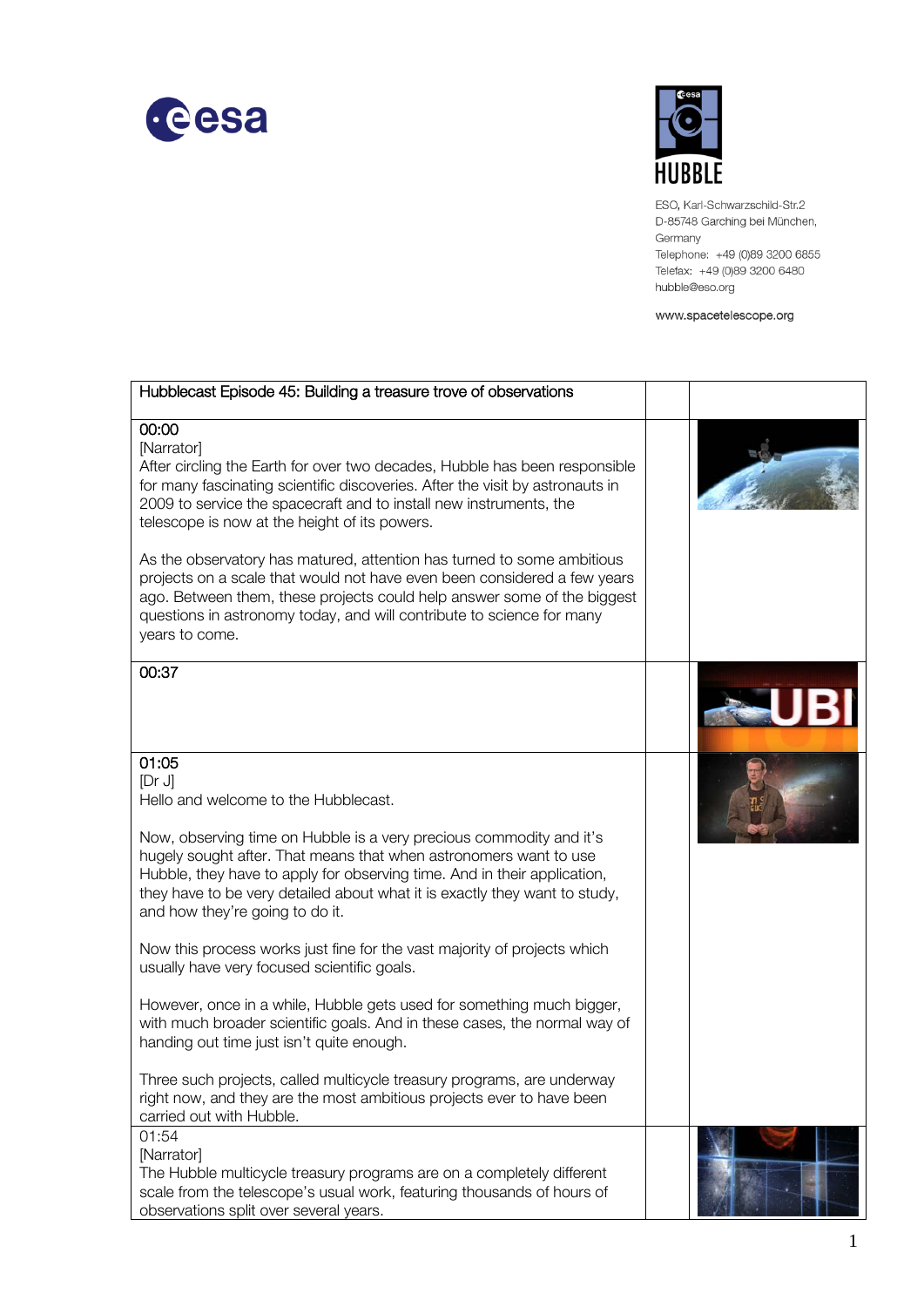| And rather of being tied to the research question of individual scientists,<br>like Hubble observations usually are, the multicycle treasury programs are<br>designed to create a treasure trove of data which can be used by as many<br>people as possible in their work. |  |
|----------------------------------------------------------------------------------------------------------------------------------------------------------------------------------------------------------------------------------------------------------------------------|--|
| 02:22<br>[Dr J]<br>For example, the Panchromatic Hubble Andromeda Treasury program is<br>working on a detailed map of part of the nearby Andromeda Galaxy,<br>going from its bright core to the wispy ends of its spiral arms.                                             |  |
| Andromeda is actually the closest spiral galaxy to the Milky Way and it<br>gives us an unparalleled view of the structure of a galaxy somewhat similar<br>to our own.                                                                                                      |  |
| It's actually quite big in the sky $-$ several times the size of the full moon,<br>but it's so faint that it's barely visible with the naked eye, even on a very<br>dark night.                                                                                            |  |
| For Hubble, though, it's ablaze with stars - and an estimated 100 million<br>of them will have been mapped by the time the survey is complete.                                                                                                                             |  |
| 03:04                                                                                                                                                                                                                                                                      |  |
| [Narrator]<br>The survey won't just be plotting their position, but taking detailed colour<br>information in visible, near infrared and ultraviolet light - something no<br>other telescope can do.                                                                        |  |
| Accurately measuring the colours of stars is vital for studying many of their<br>properties, for example their surface temperature.                                                                                                                                        |  |
| With this abundance of data, scientists will be making discoveries in the<br>Andromeda Galaxy for a long time.                                                                                                                                                             |  |
| 03:33<br>[Dr J]                                                                                                                                                                                                                                                            |  |
| Another of these Hubble treasury programs is looking far back into the<br>evolution of our Universe. And that's the Cosmic Assembly Near-infrared<br>Deep Extragalactic Legacy Survey or CANDELS for short.                                                                |  |
| By scanning large, dark areas of sky with very few foreground stars in<br>them, this survey is is looking beyond the confines of our cosmic<br>neighbourhood and into the farthest reaches of the Universe.                                                                |  |
| They're observing galaxies that are so far away that their light has taken<br>billions of years to reach us. This allows astronomers to study the distant<br>past of the cosmos and how galaxies have evolved over time.                                                   |  |
| Like the Andromeda Galaxy survey, CANDELS is using Hubble's ability to<br>make detailed maps of the sky across the visible spectrum and into near-<br>infrared and ultraviolet.                                                                                            |  |
| From the early galaxies forming, to the emergence of galactic clusters to<br>the age of quasars half way back through cosmic history, CANDELS is<br>going to give a wealth of information to scientists studying some of the<br>biggest questions in cosmology.            |  |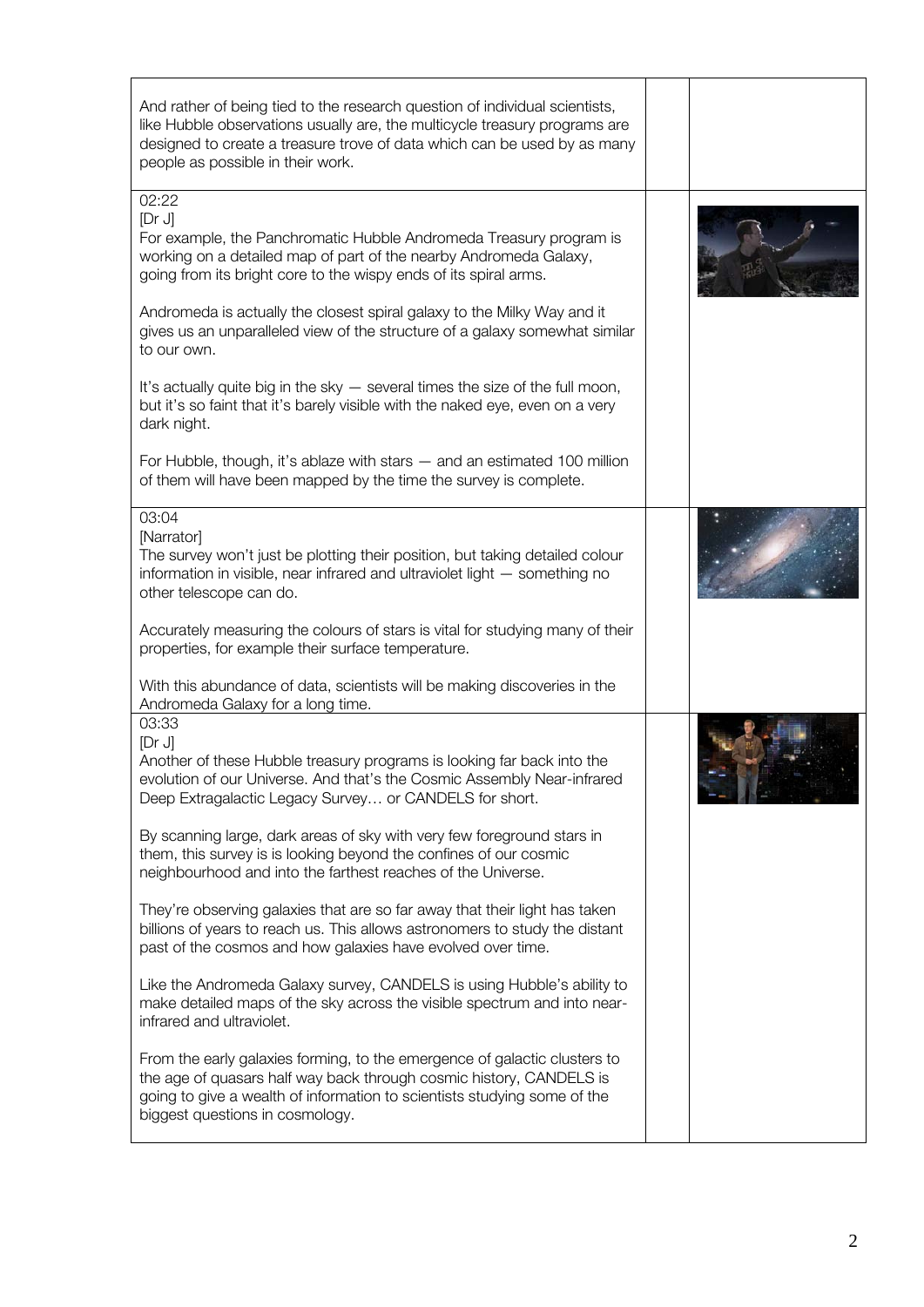| 04:39<br>[Narrator]<br>The third of these multicycle treasury programs is the Cluster Lensing and<br>Supernova survey with Hubble, or CLASH for short. CLASH is looking into<br>huge clusters of elliptical galaxies.                                                                                                                                                      |  |
|----------------------------------------------------------------------------------------------------------------------------------------------------------------------------------------------------------------------------------------------------------------------------------------------------------------------------------------------------------------------------|--|
| These have so much mass that their gravity noticeably bends the path of<br>light, a bit like a huge magnifying glass. The lenses can actually help<br>astronomers see distant galaxies that would otherwise be too faint by<br>amplifying the light we receive from them.                                                                                                  |  |
| What's more, studying these clusters is key to explaining two of the big<br>mysteries of modern astronomy, dark matter and dark energy.                                                                                                                                                                                                                                    |  |
| 05:17<br>[Dr J]<br>Studying normal matter in the Universe, like stars or gas clouds, is<br>relatively easy because it emits or absorbs light. However, it turns out that<br>most of the matter in the Universe is not in fact normal but rather so-called<br>dark matter, which doesn't give off any radiation whatsoever.                                                 |  |
| Now, astronomers don't really know what dark matter is . But by looking<br>at how these clusters bend light from distant galaxies in the background<br>allows us to reconstruct a map of how the dark matter is distributed inside<br>these clusters.                                                                                                                      |  |
| The CLASH survey is also going to study distant supernovae. This is going<br>to probe the expansion rate of the Universe and help us understand the<br>mystery of why this expansion is accelerating                                                                                                                                                                       |  |
| 06:02<br>[Narrator]<br>In fact there are already discoveries being made with the first data<br>released from this survey.                                                                                                                                                                                                                                                  |  |
| In April of this year, a new study identified a faraway galaxy imaged by the<br>gravitational lens in Abell 383 $-$ the first of 25 to be mapped by this<br>survey.                                                                                                                                                                                                        |  |
| Thanks to the cluster amplifying the light from this distant galaxy,<br>astronomers were able to make much more detailed observations than<br>would otherwise have been possible. And they discovered that the stars in<br>this galaxy were surprisingly old: they must have been born just a few<br>hundred million years after the Big Bang, much earlier than expected. |  |
| 06:42<br>[Dr J]<br>So although Hubble is more than 20 years old, it's actually doing some of<br>its most ambitious work right now, building a library of data which will<br>serve astronomers far into the future.                                                                                                                                                         |  |
| And this means that despite its age Hubble won't be eclipsed by the next<br>big thing in space-based astronomy, the James Webb Space Telescope,<br>or JWST.                                                                                                                                                                                                                |  |
| 07:04<br>[Narrator]<br>JWST, which launches later this decade, has been designed to answer<br>some of the fascinating questions that Hubble asked: how do stars form?<br>When did the first galaxies appear? What hides in huge dusty nebulae?                                                                                                                             |  |
| 07:21<br>[Dr J]<br>To answer these profound questions, the JWST is designed to observe<br>mainly in infrared light.                                                                                                                                                                                                                                                        |  |